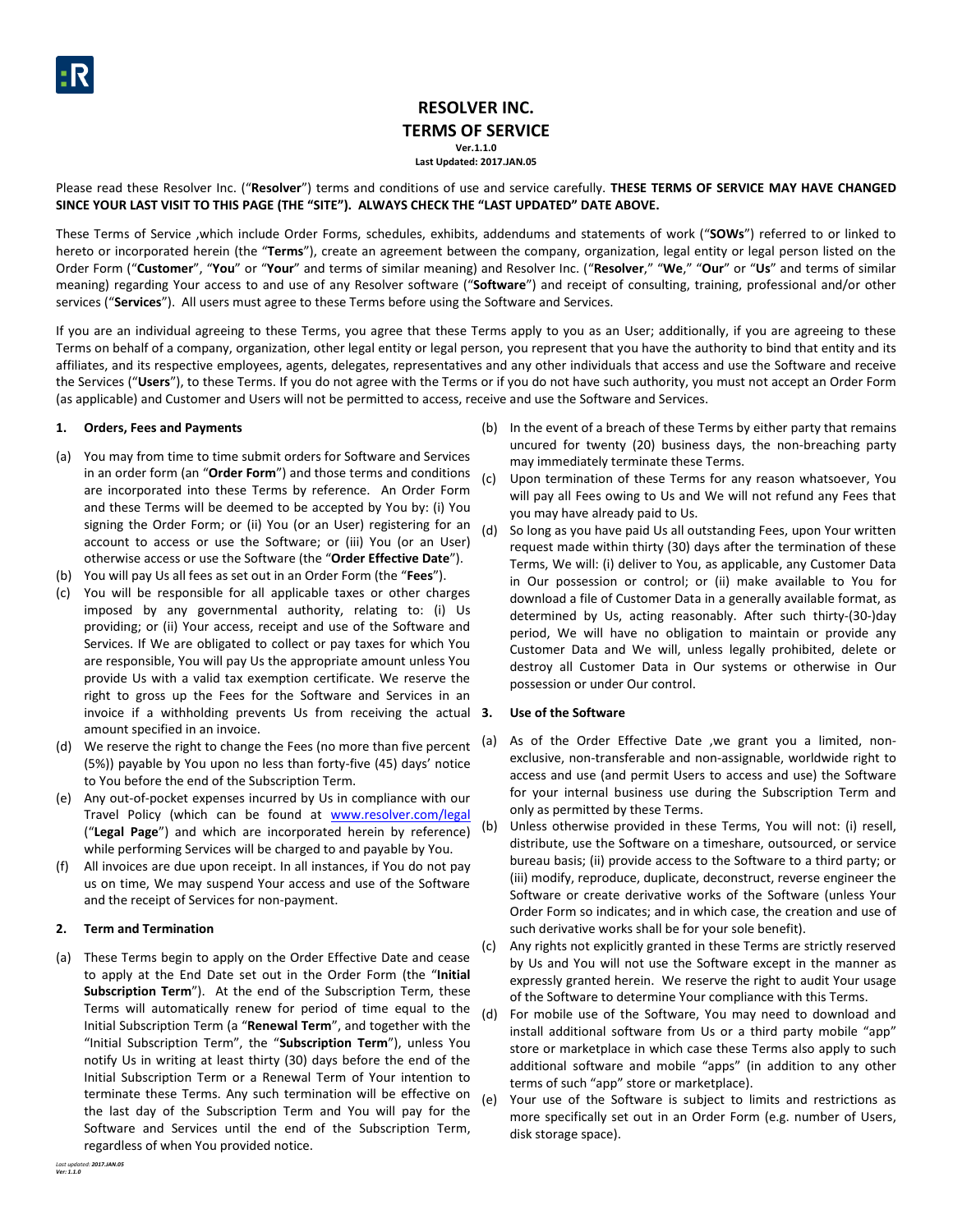## **4. Services**

- (a) We may provide You with Services as set out in an Order Form and a SOW (or a Change Order to a SOW). A SOW may be required for each project, and may specify, among other things, the purpose and scope of the project, the responsibilities of each party, assumptions, deliverable(s) (if any), applicable fees and payment terms, acceptance test procedures (if any) and any other specific requirements. In some instances, We may not commence providing Services to You unless a SOW has been agreed to by You and Us.
- (b) We may provide the Services remotely or at a location of Your choosing.
- (c) Either You or We may request additions, deletions or amendments to the Services in a SOW ("**Change**"). A Change will be requested in writing signed by an authorized representative of the party requesting the Change ("**Change Request**"). We will not have an obligation to perform, and You will not have an obligation to pay for, Services related to any Change unless You and We have agreed to the Change in writing. If You request a Change, We will evaluate the request and We will provide You with a written estimate of the cost, if any, of the requested Changes. Upon Your approval of the cost estimate and any additional terms and conditions related to such Changes, then You and We will enter into a change order document amending the applicable SOW (a "**Change Order**").

# **5. Our responsibilities**

- (a) In exchange for Your adherence to these Terms (including Your payment of Fees in accordance with these Terms), We will, in compliance with applicable laws (including data privacy laws):
	- i. use commercially reasonable efforts to provide you (and your Users) with access and use of the Software in accordance with our Availability Guarantee (as described in our Support Program);
	- ii. perform the Services in a professional and workmanlike manner in accordance with applicable professional standards;
	- iii. provide you with Software maintenance and support as set out in our support and maintenance program ("**Support Program**", which can be found on the Legal Page); and
	- iv. in relation to the Customer Data you upload into the Software: (1) maintain a comprehensive information security program to ensure the confidentiality, integrity and availability of such Customer Data; (2) protect such Customer Data from loss or unauthorized use, access, modification, disclosure or destruction all in accordance with industry best practices and in accordance with our security policies ("**Security Policies**", which we will make available to You upon your written request).
- (b) We will not be responsible for any compromise, loss, delay, alteration, or interception of Customer Data during the transmission of any data whatsoever across the Internet or mobile 8. telecommunications networks.

## **6. Your responsibilities**

- (a) In exchange for Us providing You with access to and use of the Software and the Services, You will, in compliance with all applicable laws:
	- i. be responsible for Users' compliance with these Terms;
	- ii. maintain appropriate administrative, physical, and technical (a) safeguards for protection of the security, confidentiality and integrity of Your Customer Data anytime it is not in the Software;
- iii. comply with applicable privacy laws in relation to the collection, use and disclosure of any personally identifiable information ("**PII**") that may be included in the data you upload into the Software, including Customer Data;
- iv. be responsible for the content, accuracy and quality of the Customer Data You use in connection with the Software and Services;
- v. protect and securely manage account/user names, password(s), other login information and customer keys (if any) to prevent the unauthorized access to the Software and promptly notify Us in the event of an unauthorized access to the Software;
- vi. install all updates to the Software in a timely fashion, as provided by Us; and
- vii. be responsible for procuring and maintaining the Internet and mobile telecommunications network connections that connect Your Users and network to the Software.

# **7. Changes**

- We may update these Terms from time to time. If We do so, We will notify You at the email address you provide in Your Order Form at least thirty (30) days before the update. If You do not agree with the changes You can cancel the Services, stop using the Software without further obligation, except for the payment of amount due for any outstanding Services and terminate these Terms. Any changes or modifications to these Terms will be effective immediately upon posting of the revisions on the Site, and Your continued use of the Services and Software after such time will constitute Your acceptance of such changes or modifications. You should from time to time review the Terms to understand the terms and conditions that apply to Your use of the Services and Software. The Terms will always show the 'Last Updated' date at the top. If You have any questions about the Terms, please email us at **legal[at]resolver.com**.
- (b) We may, at Our discretion, enhance or modify the Software from time to time and We will provide you with reasonable notice of any material modifications: (i) at the email address you provide in your Order Form; (ii) by posting a notice to this Site; or (iii) by posting a notice in the Software. Notwithstanding the foregoing, We may at any time modify or discontinue features of the Software to comply with applicable laws and regulations. We will not be liable to You or to any third party for any modification or discontinuation of the Software as described above.
- (c) We use a third party vendor to host the Software and we may change certain elements of the hosting services or such third party vendor from time to time. In all cases, We will always be responsible for the performance of such third party vendor, in accordance with these Terms and in each case, any such changes will not materially change, alter or modify the your access and use of the Software.

## **8. Insurance**

(a) We carry commercial general liability insurance and errors and omissions insurance with the limits and for the coverages set out in the Certificate of Insurance (a copy of which can be found on the Legal Page).

# <span id="page-1-0"></span>**9. Confidentiality Obligations**

Each party may use Confidential Information only for the purposes of these Terms and, except as specifically provided for in this Section [9,](#page-1-0) will not disclose to any third party any Confidential Information, without the prior written consent of the other party. For the purposes of these Terms, "**Confidential Information**"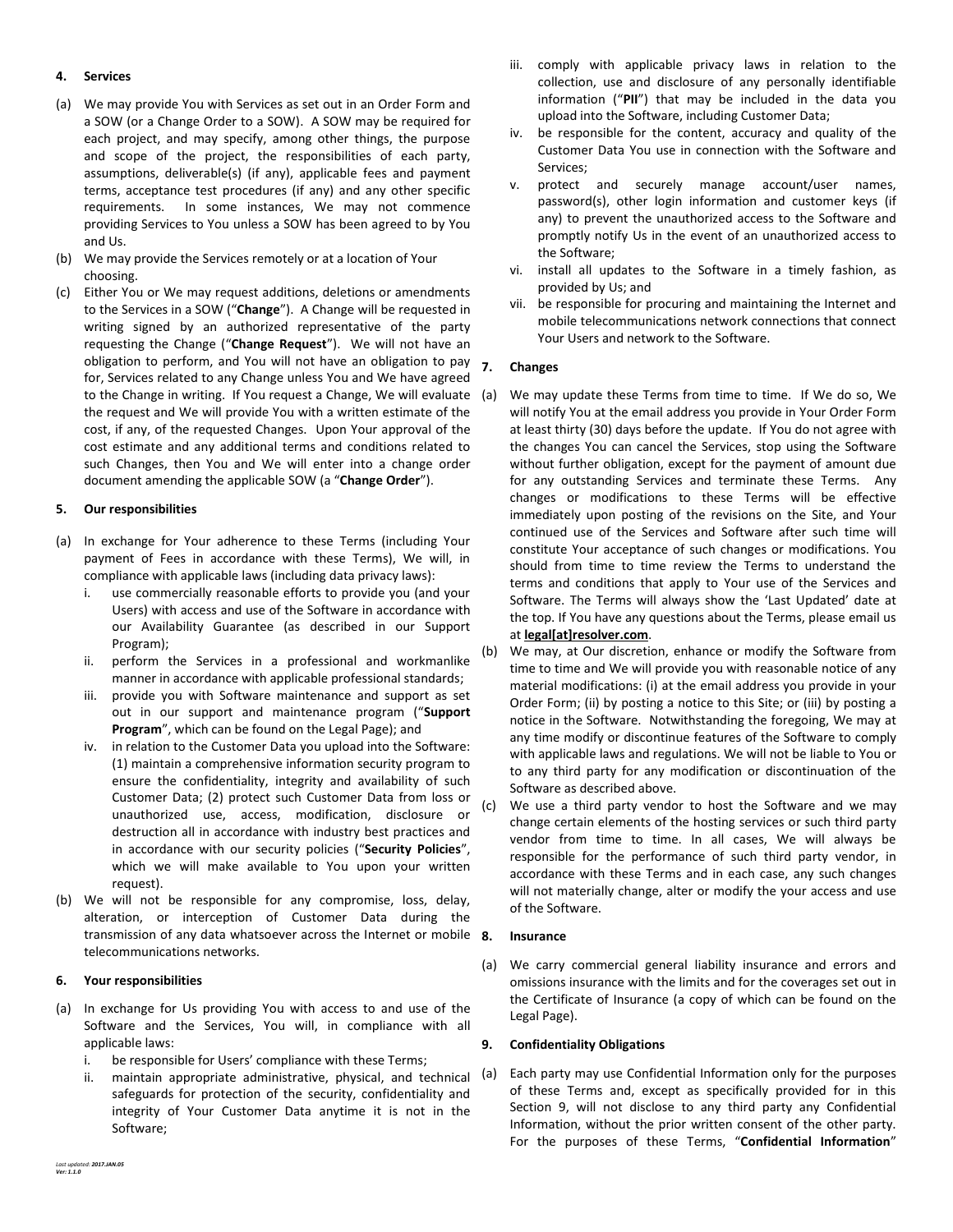means all technical, scientific, marketing, business, financial and (d) commercial information or data other than technical, scientific, marketing, business, financial and commercial information or data, whether communicated in writing or orally, which is provided by a party (the "**Disclosing Party**") to the other party (the "**Receiving**  Party") as a consequence of these Terms. The Receiving Party will be liable to the Disclosing Party for any breaches of this Section [9](#page-1-0) by its employees, agents or third party service providers who (f) obtain Confidential Information of the Disclosing Party from the Receiving Party. Confidential Information will not include information that: (i) was already known by or in the possession of the Receiving Party at the time of disclosure, other than through an obligation of confidentiality; (ii) was at the time of disclosure or thereafter became publicly available or known to the public or otherwise part of the public domain without breach of these Terms by the Receiving Party; (iii) was subsequently disclosed to the Receiving Party by a third person who had the right to make such disclosure; and (iv) is developed by the Receiving Party independently of any Confidential Information or other information received from the Disclosing Party.

- (b) The foregoing obligations of non-disclosure and restricted use will not apply to any Confidential Information that is required to be disclosed by law or court order, provided that notice is promptly delivered to the Disclosing Party in order to provide an opportunity to seek a protective order or other similar order with respect to the Confidential Information and thereafter the Receiving Party discloses only the minimum information required to be disclosed in order to comply with such law or court order, whether or not a protective order or other similar order is obtained by the Disclosing Party.
- (c) The agreements and covenants set forth in this Section [9](#page-1-0) will be construed as being an agreement independent of any other provisions in these Terms. The existence of any claim or cause of action of either party against the other party, whether predicated on these Terms or otherwise, will not constitute a defence to the **12. Warranty and Warranty Disclaimer** enforcement by such other party of any of the covenants and agreements of this Section [9.](#page-1-0) Each of the parties acknowledges that its failure to comply with the provisions of this Section [9](#page-1-0) will cause irreparable harm to the other party which cannot be adequately compensated for in damages, and accordingly acknowledges that the other party will be entitled, in addition to any other remedies available to it, to interlocutory and permanent injunctive relief to restrain any anticipated, present or continuing breach of this Sectio[n 9.](#page-1-0)

## **10. Privacy and Data Protection**

- (a) We will not monitor or access your Customer Data, except: (i) where instructed or permitted by You, or (ii) as otherwise required by law or to exercise or protect Our legal rights.
- (b) You acknowledge and agree that the encryption we use in relation to the Customer Data prevents us from ever having knowledge (actual or implied) of, Use of, or access to any PII that may or may not be contained in the Customer Data. Additionally, You acknowledge and agree that: (i) the encryption that we utilize prevents and prohibits Us from determining whether or not the Customer Data actually contains PII; and (ii) accordingly it may not be possible for Us to fulfill any of Your specific data security requirements (including legal requirements) in relation to PII and Customer Data.
- (c) We will collect, use and process Customer Data only in accordance with: (i) Our Privacy Statement (which is incorporated into these Terms by reference and which can be found on our Legal Page) and to the extent reasonably required to provide the Software and Services; and/or (ii) Your instructions.
- We may transfer, copy, backup and store your Customer Data in North America, Europe or other countries. We will obtain appropriate agreements with Our affiliates, third party vendors and agents consistent with these Terms and Our Privacy Statement.
- You agree that We may contact You via e-mail or otherwise with information relevant to Your use of the Services and Your payment obligations.
- You acknowledge that the European Commission, pursuant to a decision of 20 December 2001 has declared, for the purposes of Article 25920 of the European Commission Directive 95/46/EC, the Canadian *Personal Information Protection and Electronic Documents Act*, that applies to Us, provides an adequate level of protection for personal data transferred from the European Community.

# **11. Customer Data**

- (a) We make no claim to your trade names, logos and other trademarks or service marks ("**Marks**") and Customer Data and We will not sell your Customer Data to third parties.
- (b) You are solely responsible for Your Customer Data. We are not liable to You, Your Users or Your customers for any loss or damages arising from any Customer Data. "**Customer Data**" means all visual, written or audible communications, files, data documents, videos, recordings, or any other material displayed, posted, uploaded, stored, exchanged or transmitted on or through your use of the Software.
- (c) You grant Us a world-wide, royalty-free, sub-licensable licence to use, modify, reproduce and distribute the Customer Data, only as reasonably required to provide access to and use of the Software (e.g., We may encrypt your Customer Data which may involve use, reproduction and modification of your Customer Data). You warrant that you have sufficient, lawful non-infringing rights to the Customer Data and to grant the license contained in this Section.

- <span id="page-2-0"></span>(a) Although We will make Our best effort to deliver functioning Software and an acceptable Service, We do not warrant that the Software or the Services provided will be error free or satisfy all Your requirements. We will use commercially reasonable efforts to correct any error, in a timely fashion, that may be discovered by You or Us.
- (b) You acknowledge and agree that notwithstanding the Security Policies and Our methods and procedures to secure the Software, such methods and procedures may not prevent unauthorized electronic intruders to access the Software through the Internet or through other form of electronic communication. If such unauthorized electronic intruders are able to bypass Our security protocols, firewall and safeguards, such unauthorized electronic intruder may change, delete or otherwise corrupt the Your Customer Data. Except for the maintenance of appropriate safeguards in compliance with the Security Policies, We shall not be liable to You, and hereby disclaim responsibility, with respect to any action, destructive or otherwise, by any unauthorized electronic intruder.
- (c) EXCEPT AS EXPRESSLY STATED IN THIS SECTIO[N 12,](#page-2-0) TO THE EXTENT ALLOWED BY APPLICABLE LAW, WE (i) EXPRESSLY DISCLAIM ALL WARRANTIES AND CONDITIONS OF ANY KIND, EXPRESS OR IMPLIED, INCLUDING WITHOUT LIMITATION ANY WARRANTY, CONDITION OR OTHER IMPLIED TERM AS TO MERCHANTABILITY, FITNESS FOR A PARTICULAR PURPOSE OR NON-INFRINGEMENT AND (ii) MAKE NO WARRANTY OR REPRESENTATION REGARDING THE SERVICES, ANY INFORMATION, MATERIALS, GOODS OR SERVICES OBTAINED THROUGH THE SERVICES OR THE SITES, OR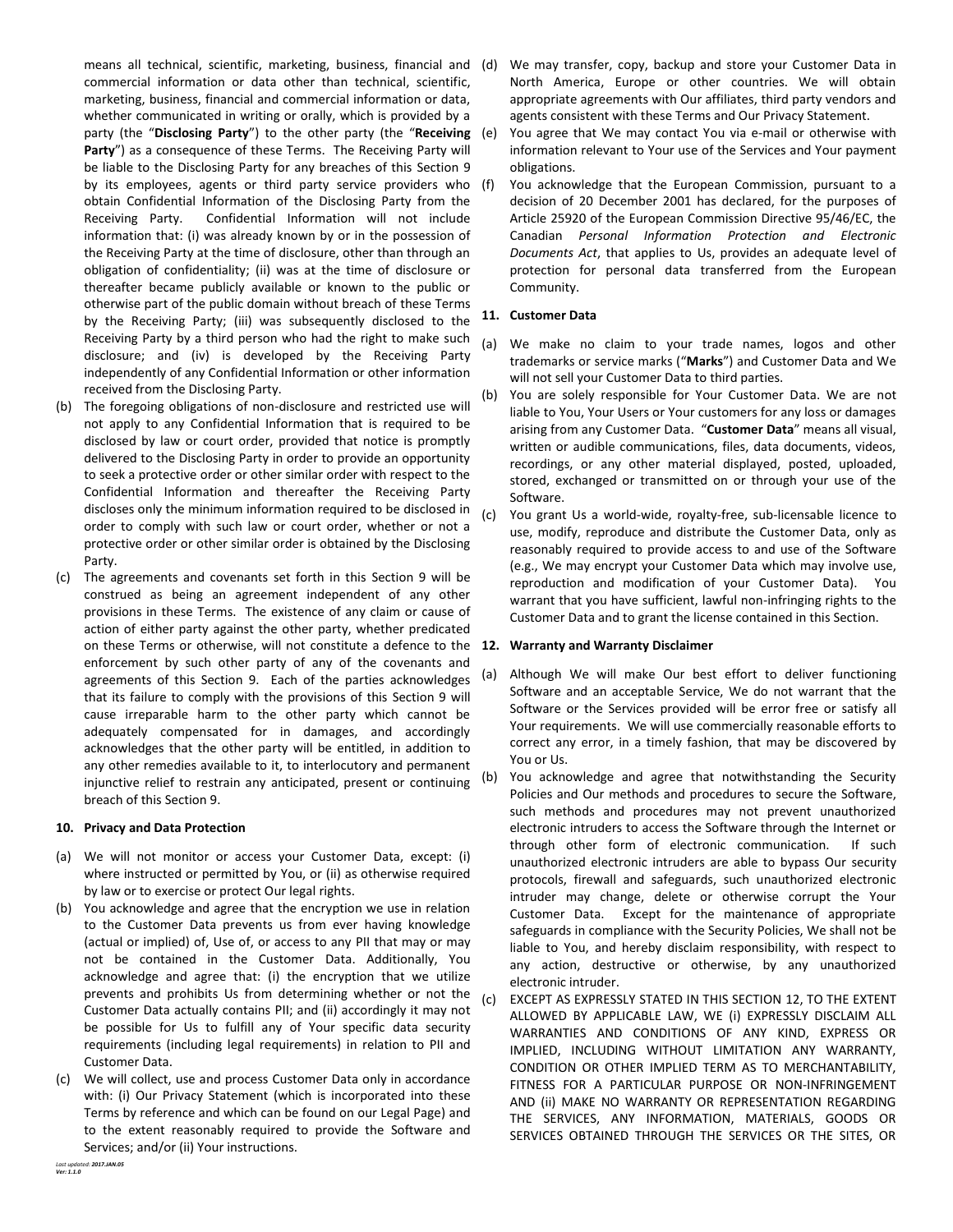THAT THE SERVICES WILL MEET ANY OF YOUR REQUIREMENTS, OR BE UNINTERRUPTED, TIMELY, SECURE OR ERROR FREE.

# **13. Limitation of Liability**

- <span id="page-3-0"></span>(a) Neither Party will be liable to the other in connection with any single event or series of related events for any punitive, exemplary, special, incidental, indirect or consequential loss or damage including, but not limited to, loss of profits, loss of revenue, failure to realize expected savings, loss of data or other commercial or economic loss of any kind even if either party has been advised of the possibility of these losses or damages, and regardless of the form of action, whether in contract or in tort, or based upon any other legal or equitable theory.
- <span id="page-3-1"></span>(b) OUR MAXIMUM AGGREGATE LIABILITY TO YOU RELATED TO OR IN CONNECTION WITH THESE TERMS WILL BE LIMITED AS FOLLOWS:

| ANNUAL FEES PAID BY YOU TO US       | <b>OUR LIMITATION OF LIABILITY</b>                                                                              |
|-------------------------------------|-----------------------------------------------------------------------------------------------------------------|
| Less than USD\$75,000               | Total fees paid by you to us under<br>these Terms for the 12-month<br>period immediately prior to the<br>claim. |
| Between USD\$75,001 - USD\$150,000  | USD\$500,000                                                                                                    |
| Between USD\$150,001 - USD\$250,000 | USD\$1,000,000                                                                                                  |
| Greater than USD\$250,000           | USD\$2,000,000                                                                                                  |

THIS FOREGOING LIMITATION OF LIABILITY IS IN THE AGGREGATE AND NOT PER INCIDENT.

- (c) THE LIMITATIONS IN SECTIONS [13\(a\)](#page-3-0) AND [13\(b\)](#page-3-1) DO NOT APPLY TO A BREACH OF SECTION [9,](#page-1-0) OR IN RELATION TO ANY INDEMNITY OBLIGATION SET FORTH IN THESE TERMS.
- (d) You acknowledge that We have set our prices and entered into these Terms in reliance upon the limitations of liability and the disclaimers of warranties and damages set forth herein, and that the same form an essential basis of the bargain between the parties.

## **14. Ownership and Proprietary Rights**

- (a) We and our licensors own all intellectual property rights to the Software, Services and associated documentation. This ownership extends to all copies and portions of these items, and all improvements, enhancements, modifications and derivative works to these items and any work product arising out of the Services. Your rights to use the Software are limited to those rights expressly granted by these Terms. You receive no other rights to the Software, any associated documentation, or Services or any related intellectual property rights in the Software.
- (b) You grant to Us a worldwide, royalty-free, non-exclusive, perpetual, irrevocable license to: (i) use or transfer any feedback you give Us in relation to the Software for any purpose; and (ii) use, copy, store and display Customer Data on an aggregated and anonymous basis only for the purposes of improving or developing enhancements to the Software and to offer new products and services that may relate to Your Customer Data.
- (c) We may use Your Marks to personalize the Software for Your use. Nothing in these Terms transfers to Us any rights or ownership in or to your Marks.

## **15. Indemnification**

*Last updated: 2017.JAN.05* (a) We will defend, indemnify and hold You, Users, Your officers, directors and employees (the "**Customer Indemnified Parties**") harmless from and against any and all third party claims, demands, suits, or proceedings ("**Claim**") for damages, costs, liabilities, expenses, attorney's fees, equitable relief or similar relief made or brought against the Customer Indemnified Party by a third party arising out of or relating to the actual or alleged infringement or misappropriation of such third party's intellectual property rights by Us, by Our provision of the Software or Services, or by Your

authorized use of the Software or Services; provided that the Customer Indemnified Party: (i) promptly gives Us written notice of the Claim such that We are not materially prejudiced by the timing of such notice; (ii) gives Us sole control of the defense and settlement of the Claim (provided that We may not settle or defend any Claim unless it releases the Customer Indemnified Party of all liability); and (iii) provides to Us all reasonable assistance, at Our expense. No settlement will require any payment by the Customer Indemnified Party without such Customer Indemnified Party's written consent. The Customer Indemnified Party may monitor, at its own expense, such defense and any settlement discussions directly or through counsel of its choice.

- (b) We will not have any liability for any claim of infringement or misappropriation of a third party's intellectual property caused by: (i) Your misuse or modification of the Software or any Services; (ii) Your failure to use corrections, enhancements or updates made available to You by Us; or (iii) information, direction, specification, or materials provided by You or any third party on Your behalf.
- (c) If the Software or any deliverable item resulting from Our performance of the Services (the "**Alleged Infringing Item**") is, or in Our opinion is likely to be, held to constitute an infringement of a valid third-party right pursuant to this Section, We will at our expense and option either: (i) procure for You the right to continue using the Alleged Infringing Item; (ii) replace the Alleged Infringing Item with a non-infringing equivalent, modify it to make it noninfringing; or (iii) terminate your access, receipt and/or use of the Alleged Infringing Item and refund to You any pre-paid fees in relation to the Alleged Infringing Item less an amount for Your use of the Alleged Infringing Item up to the time of return. THIS SECTION STATES OUR ENTIRE LIABILITY AND YOUR EXCLUSIVE REMEDY FOR INFRINGEMENT.
- (d) You will indemnify, defend and hold Us and our directors and employees harmless from and against any Claim for damages, costs, liabilities, expenses, attorney's fees, equitable relief or similar relief made or brought against Us by a third party alleging that the Customer Data infringes or misappropriates the rights of a third party or violates applicable law; provided that We: (i) promptly give You written notice of the Claim such that You are not materially prejudiced by the timing of such notice; (ii) give You sole control of the defense and settlement of the Claim (provided that You may not settle or defend any Claim unless it releases the Us of all liability); and (iii) provides to Us all reasonable assistance, at Our expense. No settlement will require any payment by Us without such Our written consent. We may monitor, at Our own expense, such defense and any settlement discussions directly or through counsel of our choice.

# **16. General**

- (a) These Terms will supersede and control over any conflicting or additional terms and conditions of any purchase order, acknowledgement, confirmation, request for proposal or other document issued by You. This Terms, together with any other documents referenced herein, constitute the entire agreement between the You and Us pertaining to the subject matter hereof and supersedes all prior agreements, negotiations, discussions and understandings, written or oral, between You and Us. Except as expressly provided in this Agreement, there are no representations, warranties, conditions other agreements or acknowledgements, whether direct or collateral, express or implied, that form part of or affect these Terms.
- (b) Your or Our failure to enforce any provision of these Terms will not be construed as a waiver of any provision or right. Waiver by either You or Us of a breach of any provision of these Terms or the failure by either You or Us to exercise any right hereunder will not operate